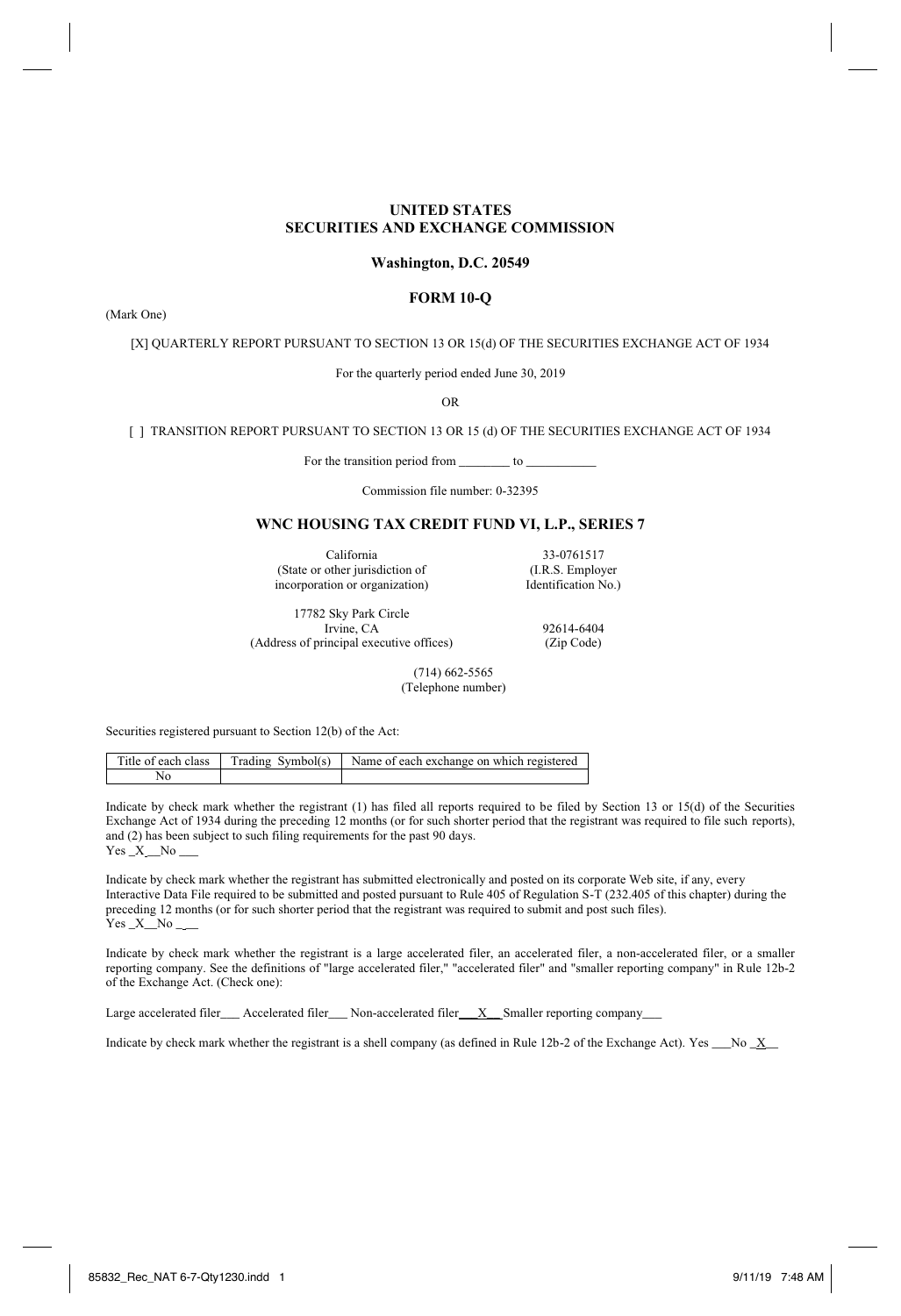# **INDEX TO FORM 10 – Q**

# **For the Quarterly Period Ended June 30, 2019**

# **PART I. FINANCIAL INFORMATION**

Item 1. Financial Statements

|            | <b>Condensed Balance Sheets</b><br>As of June 30, 2019 and March 31, 2019                        | 3  |
|------------|--------------------------------------------------------------------------------------------------|----|
|            | Condensed Statements of Operations<br>For the Three Months Ended June 30, 2019 and 2018          | 4  |
|            | Condensed Statement of Partners' Equity (Deficit)<br>For the Three Months Ended June 30, 2019    | 5  |
|            | Condensed Statements of Cash Flows<br>For the Three Months Ended June 30, 2019 and 2018          | 6  |
|            | Notes to Condensed Financial Statements                                                          | 7  |
|            | Item 2. Management's Discussion and Analysis of Financial<br>Condition and Results of Operations | 15 |
|            | Item 3. Quantitative and Qualitative Disclosures about Market Risks                              | 16 |
|            | Item 4. Controls and Procedures                                                                  | 16 |
|            | <b>PART II. OTHER INFORMATION</b>                                                                |    |
| Item 1.    | <b>Legal Proceedings</b>                                                                         | 17 |
|            | Item 1A. Risk Factors                                                                            | 17 |
| Item 2.    | Unregistered Sales of Equity Securities and Use of Proceeds                                      | 17 |
| Item 3.    | Defaults Upon Senior Securities                                                                  | 17 |
| Item 4.    | Mine Safety Disclosures                                                                          | 17 |
| Item 5.    | Other Information                                                                                | 17 |
| Item 6.    | Exhibits                                                                                         | 17 |
| Signatures |                                                                                                  | 18 |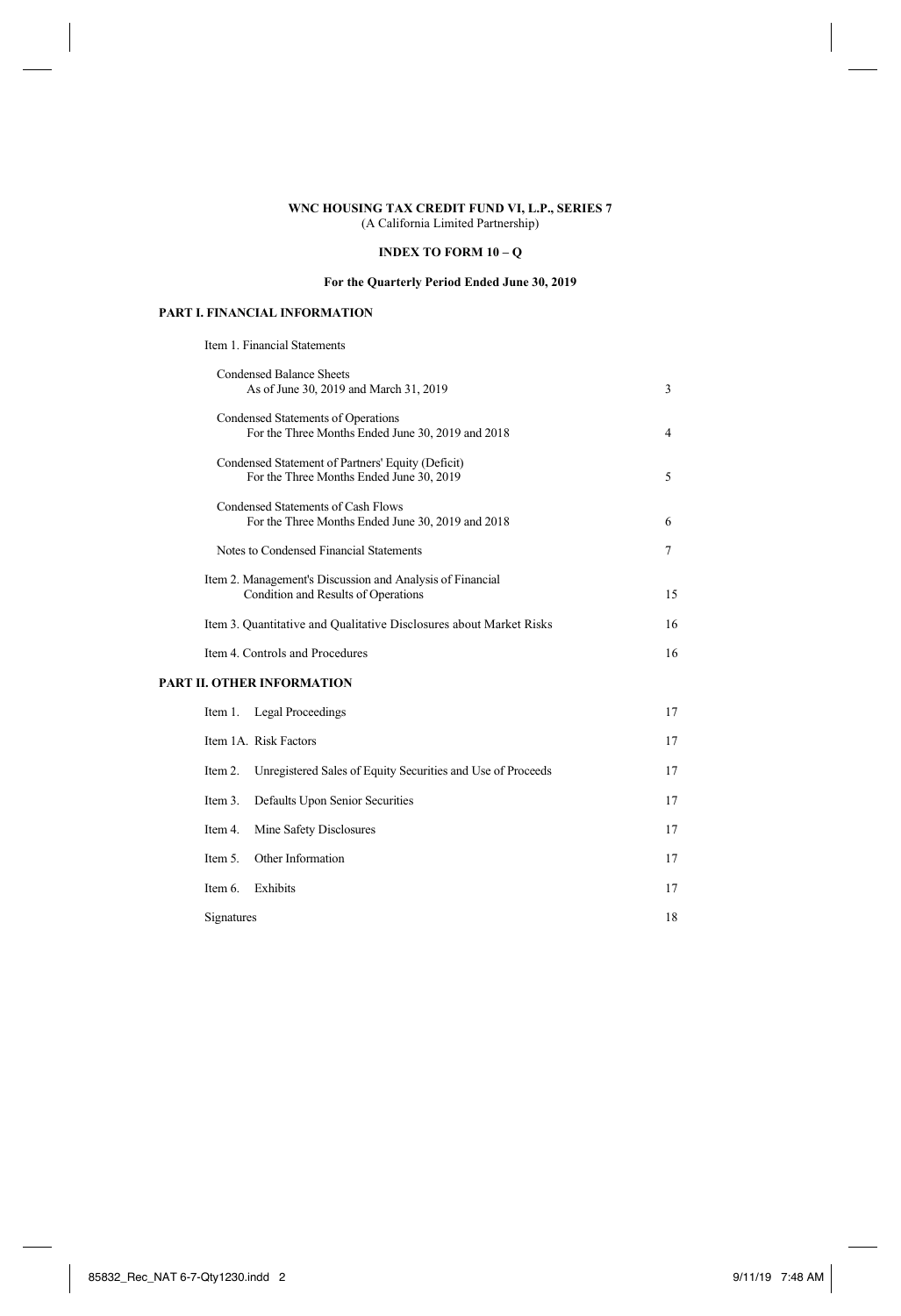## **CONDENSED BALANCE SHEETS (Unaudited)**

|                                                                                                                                     |    | June 30, 2019   |    | <b>March 31, 2019</b> |
|-------------------------------------------------------------------------------------------------------------------------------------|----|-----------------|----|-----------------------|
| <b>ASSETS</b>                                                                                                                       |    |                 |    |                       |
| Cash and cash equivalents                                                                                                           | S  | 447,211         | £. | 501,793               |
| Investments in Local Limited Partnerships, net (Note 2)                                                                             |    |                 |    |                       |
| Prepaid asset management fees<br>Other assets                                                                                       |    | 16.519<br>9,000 |    | 19,922<br>9,000       |
|                                                                                                                                     |    |                 |    |                       |
| <b>Total Assets</b>                                                                                                                 | S  | 472,730         | s  | 530,715               |
|                                                                                                                                     |    |                 |    |                       |
| <b>LIABILITIES AND PARTNERS' EQUITY</b>                                                                                             |    |                 |    |                       |
| Liabilities:                                                                                                                        |    |                 |    |                       |
| Accrued fees and expenses due to General Partner and                                                                                |    |                 |    |                       |
| Affiliates (Note 3)                                                                                                                 | S  | 9.004           | S. | 45,199                |
| <b>Total Liabilities</b>                                                                                                            |    | 9,004           |    | 45,199                |
|                                                                                                                                     |    |                 |    |                       |
| Partners' Equity:                                                                                                                   |    |                 |    |                       |
| General Partner                                                                                                                     |    | 127,160         |    | 127,182               |
| Limited Partners (25,000 Partnership Units authorized; 18,728 and<br>18,738 Partnership Units issued and outstanding, respectively) |    | 336,566         |    | 358,334               |
|                                                                                                                                     |    |                 |    |                       |
| Total Partners' Equity                                                                                                              |    | 463,726         |    | 485,516               |
| Total Liabilities and Partners' Equity                                                                                              | \$ | 472,730         | S  | 530,715               |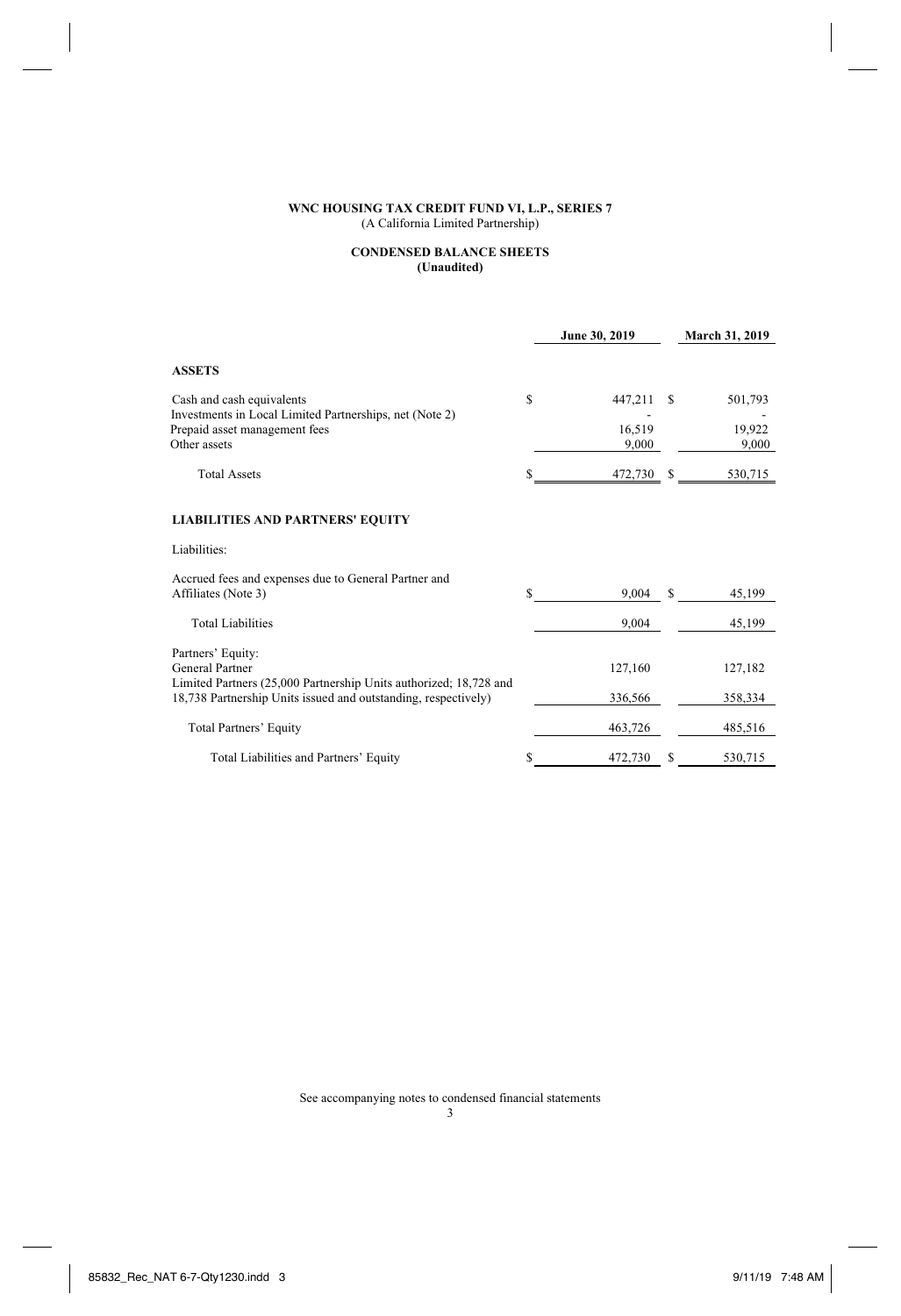# **CONDENSED STATEMENTS OF OPERATIONS**

## **For the Three Months Ended June 30, 2019 and 2018 (Unaudited)**

|                                                        |    | 2019                |   | 2018                |  |  |
|--------------------------------------------------------|----|---------------------|---|---------------------|--|--|
|                                                        |    | <b>Three Months</b> |   | <b>Three Months</b> |  |  |
| Operating income:                                      |    |                     |   |                     |  |  |
| Reporting fees                                         | S  |                     | S | 7,500               |  |  |
| Distribution income                                    |    |                     |   | 11,821              |  |  |
| Total operating income                                 |    |                     |   | 19,321              |  |  |
| Operating expenses:                                    |    |                     |   |                     |  |  |
| Asset management fees (Note 3)                         |    | 3,403               |   | 3,403               |  |  |
| Legal and accounting fees<br>Write-off of other assets |    | 14,444              |   | 45,580<br>375       |  |  |
| Other expenses                                         |    | 4,063               |   | 4,674               |  |  |
|                                                        |    |                     |   |                     |  |  |
| Total operating expenses                               |    | 21,910              |   | 54,032              |  |  |
| Loss from operations                                   |    | (21,910)            |   | (34,711)            |  |  |
| Interest income                                        |    | 120                 |   | 189                 |  |  |
| Net loss                                               | \$ | (21,790)            | s | (34, 522)           |  |  |
| Net loss allocated to:                                 |    |                     |   |                     |  |  |
| General Partner                                        | \$ | $(22)$ \$           |   | (35)                |  |  |
| <b>Limited Partners</b>                                | Ŝ  | (21,768)            | s | (34, 487)           |  |  |
| Net loss per Partnership Unit                          | \$ | (1)                 | S | (2)                 |  |  |
| Outstanding weighted Partnership Units                 |    | 18,728              |   | 18,795              |  |  |
|                                                        |    |                     |   |                     |  |  |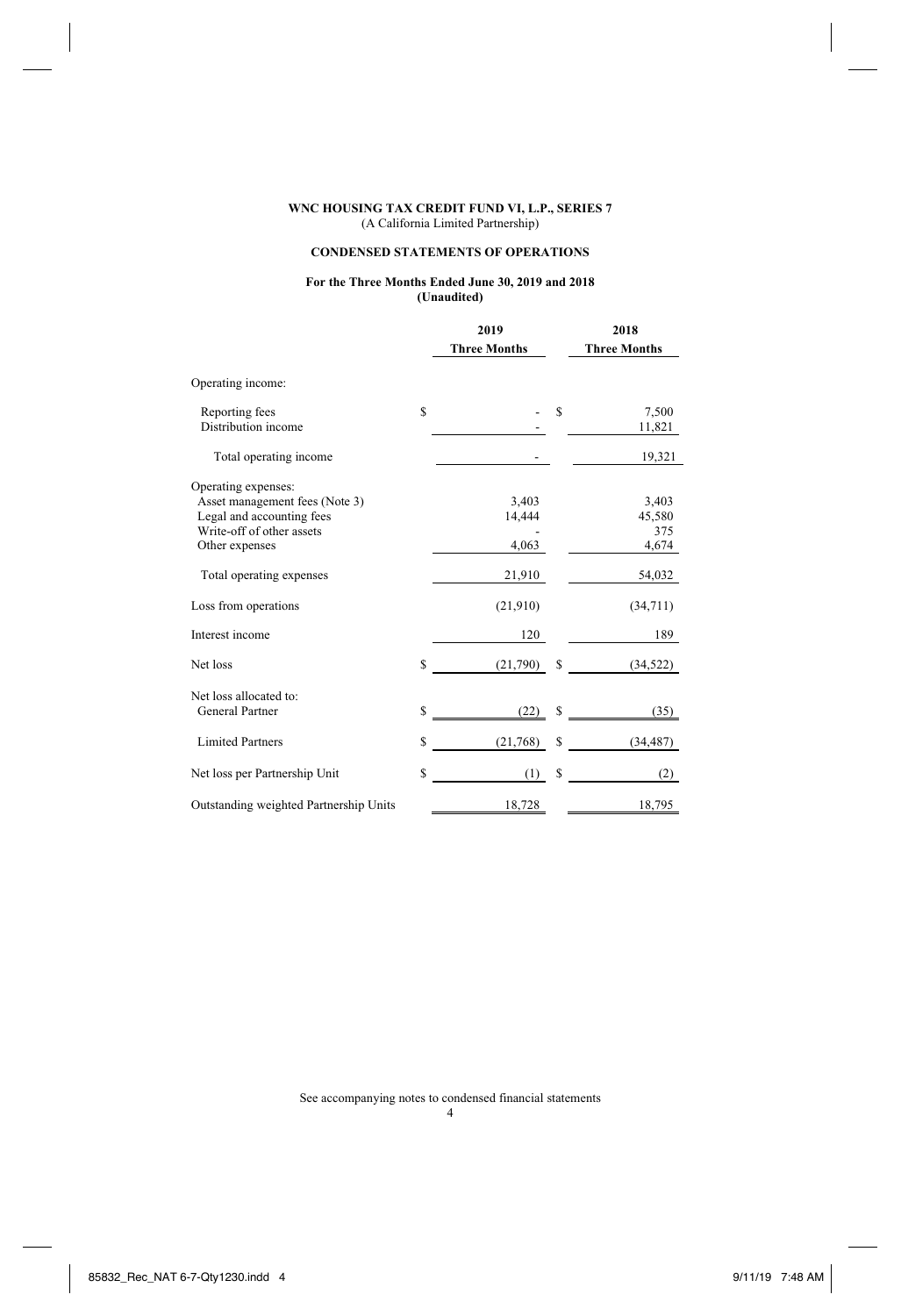# **CONDENSED STATEMENT OF PARTNERS' EQUITY (DEFICIT)**

## **For the Three Months Ended June 30, 2019 (Unaudited)**

|                                    |   | General<br>Partner |    | Limited<br>Partners | Total    |
|------------------------------------|---|--------------------|----|---------------------|----------|
| Partners' equity at March 31, 2019 | S | 127,182            | S  | 358,334 \$          | 485,516  |
| Net loss                           |   | (22)               |    | (21,768)            | (21,790) |
| Partners' equity at June 30, 2019  |   | 127,160            | -S | 336,566 \$          | 463,726  |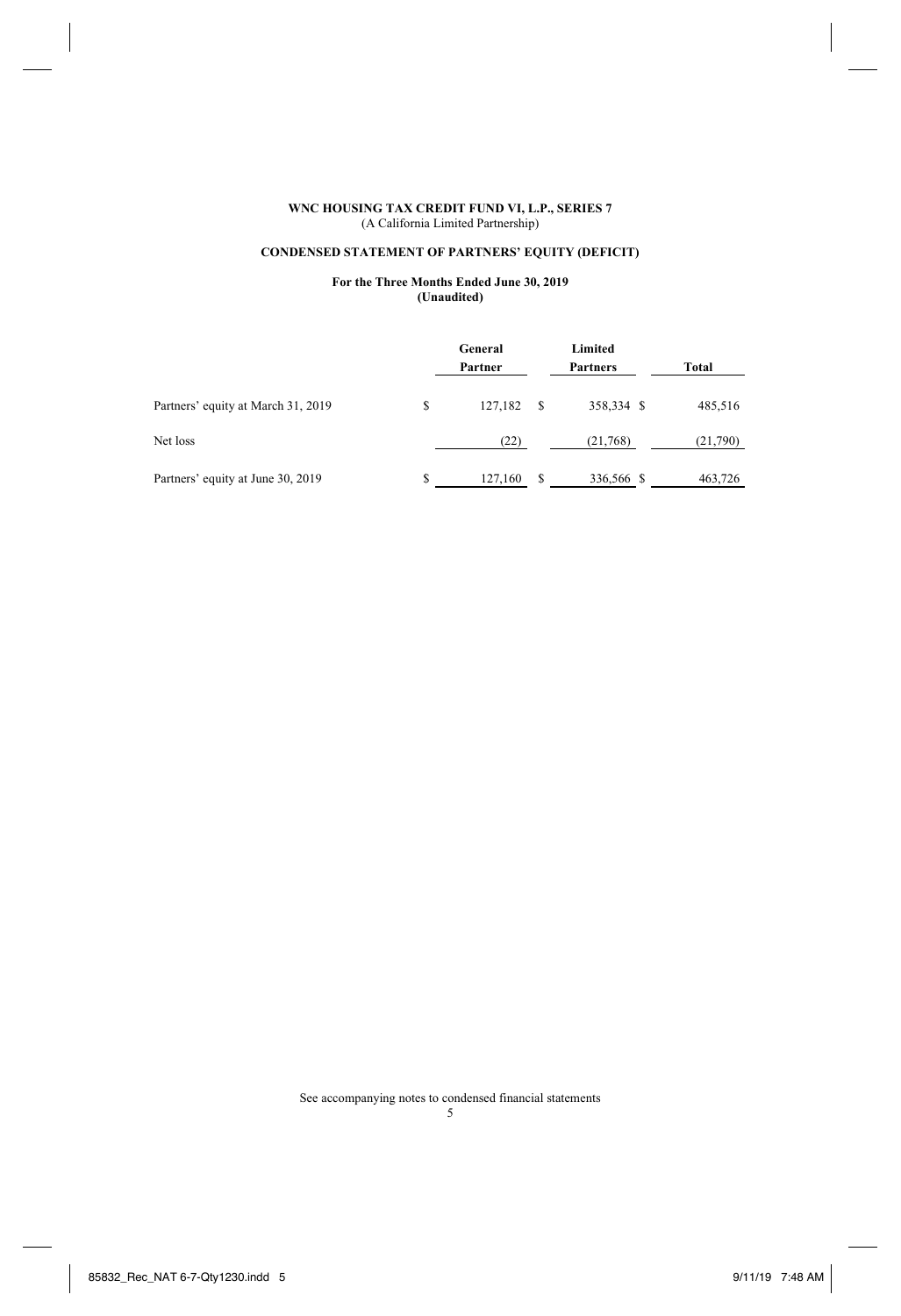# **CONDENSED STATEMENTS OF CASH FLOWS**

## **For the Three Months Ended June 30, 2019 and 2018 (Unaudited)**

|                                                            | 2019      |   | 2018      |
|------------------------------------------------------------|-----------|---|-----------|
| Cash flows from operating activities:                      |           |   |           |
| S<br>Net loss<br>Adjustments to reconcile net loss to net  | (21,790)  | S | (34, 522) |
| cash used in operating activities:                         |           |   |           |
| Decrease in prepaid asset management fees                  | 3,403     |   |           |
| Decrease in other assets                                   |           |   | 375       |
| Decrease in accrued fees and expenses due to               |           |   |           |
| General Partner and affiliates                             | (36, 195) |   | (8, 731)  |
| Net cash used in operating activities                      | (54, 582) |   | (42, 878) |
| Net decrease in cash and cash equivalents                  | (54, 582) |   | (42, 878) |
| Cash and cash equivalents, beginning of period             | 501,793   |   | 785,098   |
| S<br>Cash and cash equivalents, end of period              | 447,211   | S | 742,220   |
| SUPPLEMENTAL DISCLOSURE OF<br><b>CASH FLOW INFORMATION</b> |           |   |           |
| S<br>Taxes paid                                            |           |   |           |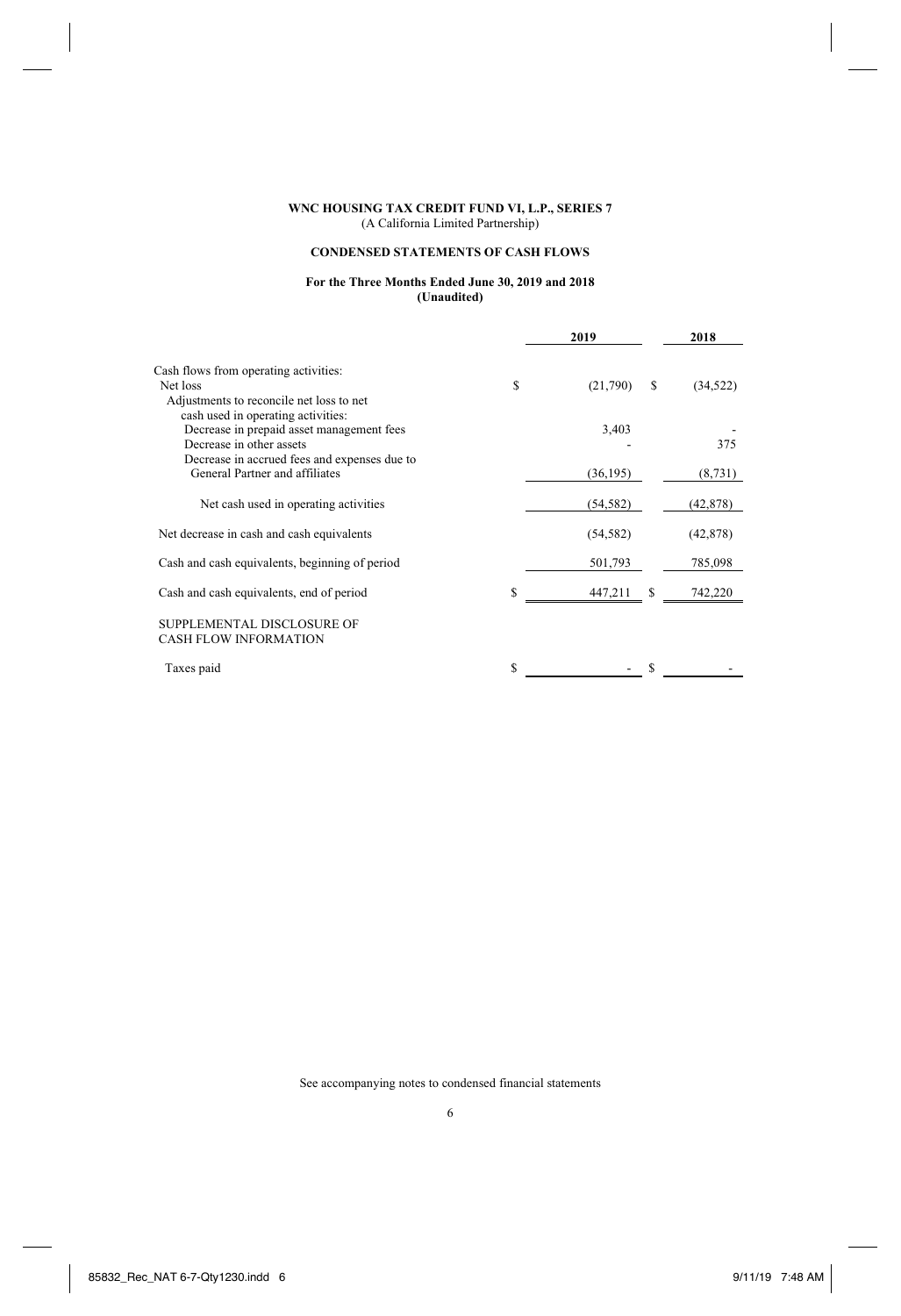#### **NOTES TO CONDENSED FINANCIAL STATEMENTS**

**For the Quarterly Period Ended June 30, 2019 (Unaudited)** 

## **NOTE 1 - SUMMARY OF SIGNIFICANT ACCOUNTING POLICIES**

## General

The accompanying condensed unaudited financial statements have been prepared in accordance with accounting principles generally accepted in the United States of America for interim financial information and with the instructions to Form 10- Q for quarterly reports under Section 13 or 15(d) of the Securities Exchange Act of 1934. Accordingly, they do not include all of the information and footnotes required by accounting principles generally accepted in the United States of America for complete financial statements. In the opinion of management, all adjustments (consisting of normal recurring accruals) considered necessary for a fair presentation have been included. Operating results for the three months ended June 30, 2019 are not necessarily indicative of the results that may be expected for the fiscal year ending March 31, 2020. For further information, refer to the financial statements and footnotes thereto included in the Partnership's annual report on Form 10-K for the fiscal year ended March 31, 2019.

#### Organization

WNC Housing Tax Credit Fund VI, L.P., Series 7 (the "Partnership"), is a California Limited Partnership formed on June 16, 1997 under the laws of the State of California and commenced operations on September 3, 1999. The Partnership was formed to acquire limited partnership interests in other limited partnerships ("Local Limited Partnerships") which own multi-family housing complexes ("Housing Complexes") that are eligible for Federal low income housing tax credits ("Low Income Housing Tax Credits"). The local general partners (the "Local General Partners") of each Local Limited Partnership retain responsibility for maintaining, operating and managing the Housing Complexes. Each Local Limited Partnership is governed by its agreement of limited partnership (the "Local Limited Partnership Agreement").

The general partner of the Partnership is WNC & Associates, Inc., a California corporation ("Associates" or the "General Partner"). The chairman and president of Associates own all of the outstanding stock of Associates. The business of the Partnership is conducted primarily through Associates, as the Partnership has no employees of its own.

The Partnership shall continue in full force and effect until December 31, 2060 unless terminated prior to that date pursuant to the partnership agreement or law.

The financial statements include only activity relating to the business of the Partnership, and do not give effect to any assets that the partners may have outside of their interests in the Partnership, or to any obligations, including income taxes, of the partners.

The Partnership Agreement authorized the sale of up to 25,000 units of limited partnership interests ("Partnership Units") at \$1,000 per Partnership Unit. The offering of Partnership Units has concluded and 18,850 Partnership Units, representing subscriptions in the amount of \$18,828,790, net of dealer discounts of \$21,210 had been accepted. The General Partner has a 0.1% interest in operating profits and losses, taxable income and losses, cash available for distribution from the Partnership and Low Income Housing Tax Credits of the Partnership. The investors (the "Limited Partners") will be allocated the remaining 99.9% of these items in proportion to their respective investments. As of June 30, 2019 and March 31, 2019, 18,728 and 18,738 Partnership Units remain outstanding, respectively.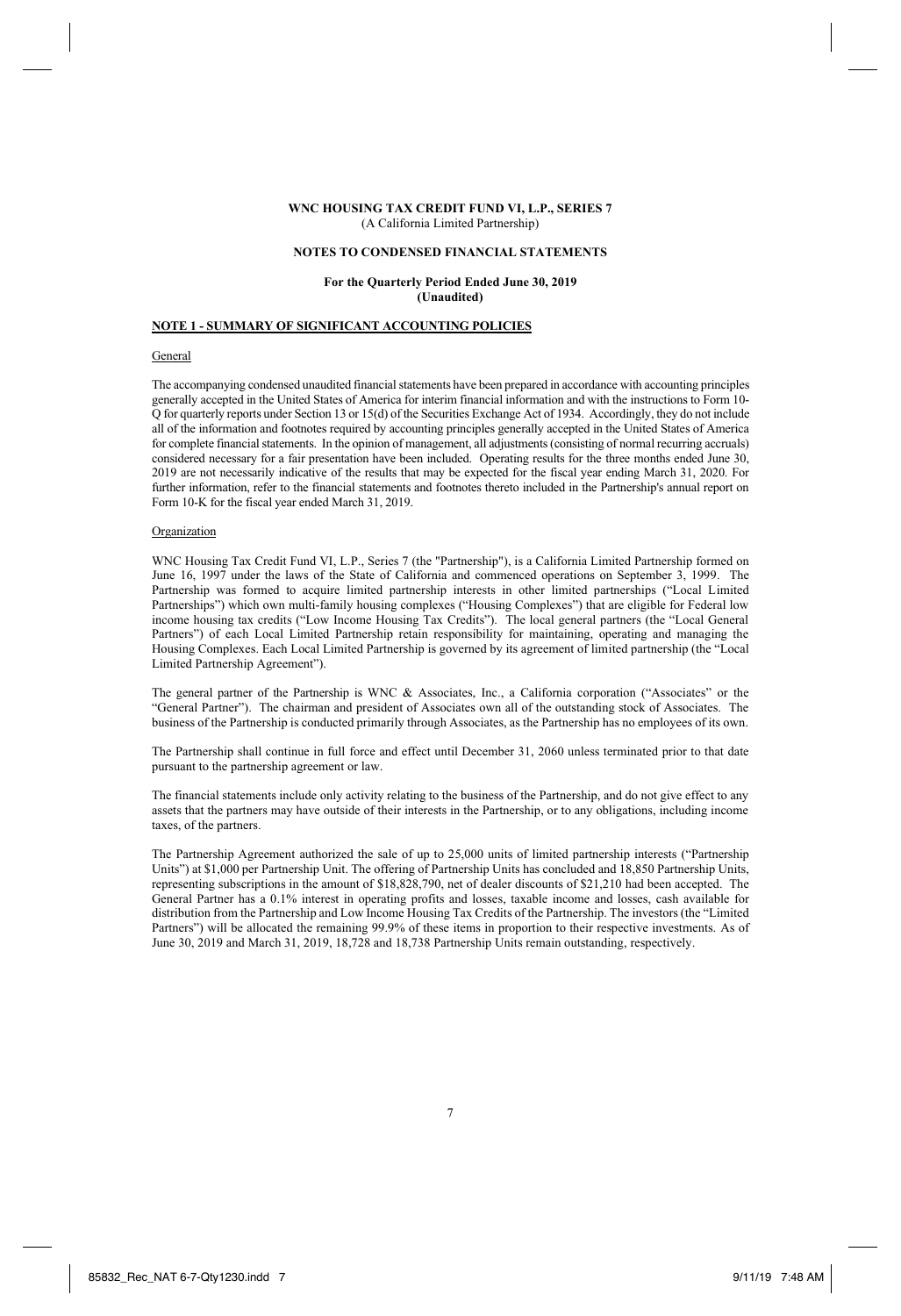#### **NOTES TO CONDENSED FINANCIAL STATEMENTS - CONTINUED**

### **For the Quarterly Period Ended June 30, 2019 (Unaudited)**

## **NOTE 1 - SUMMARY OF SIGNIFICANT ACCOUNTING POLICIES, continued**

The proceeds from the disposition of any of the Local Limited Partnerships Housing Complexes will be used first to pay debts and other obligations per the respective Local Limited Partnership Agreement. Any remaining proceeds will then be paid to the Partnership. The sale of a Housing Complex may be subject to other restrictions and obligations. Accordingly, there can be no assurance that a Local Limited Partnership will be able to sell its Housing Complex. Even if it does so, there can be no assurance that any significant amounts of cash will be distributed to the Partnership. Should such distributions occur, the Limited Partners will be entitled to receive distributions equal to their capital contributions and their return on investment (as defined in the Partnership Agreement) and the General Partner would then be entitled to receive proceeds equal to its capital contributions from the remainder. Any additional sale or refinancing proceeds will be distributed 90% to the Limited Partners (in proportion to their respective investments) and 10% to the General Partner.

#### Risks and Uncertainties

An investment in the Partnership and the Partnership's investments in Local Limited Partnerships and their Housing Complexes are subject to risks. These risks may impact the tax benefits of an investment in the Partnership, and the amount of proceeds available for distribution to the Limited Partners, if any, on liquidation of the Partnership's investments. Some of those risks include the following:

The Low Income Housing Tax Credits rules are extremely complicated. Noncompliance with these rules results in the loss of future Low Income Housing Tax Credits and the fractional recapture of Low Income Housing Tax Credits already taken. In most cases the annual amount of Low Income Housing Tax Credits that an individual can use is limited to the tax liability due on the person's last \$25,000 of taxable income. The Local Limited Partnerships may be unable to sell the Housing Complexes at a price which would result in the Partnership realizing cash distributions or proceeds from the transaction. Accordingly, the Partnership may be unable to distribute any cash to its Limited Partners. Low Income Housing Tax Credits may be the only benefit from an investment in the Partnership.

The Partnership has invested in a limited number of Local Limited Partnerships. Such limited diversity means that the results of operation of each single Housing Complex will have a greater impact on the Partnership. With limited diversity, poor performance of one Housing Complex could impair the Partnership's ability to satisfy its investment objectives. Each Housing Complex is subject to mortgage indebtedness. If a Local Limited Partnership failed to pay its mortgage, it could lose its Housing Complex in foreclosure. If foreclosure were to occur during the first 15 years (the "Compliance Period"), the loss of any remaining future Low Income Housing Tax Credits, a fractional recapture of prior Low Income Housing Tax Credits, and a loss of the Partnership's investment in the Housing Complex would occur. The Partnership is a limited partner or a non-managing member of each Local Limited Partnership. Accordingly, the Partnership will have very limited rights with respect to management of the Local Limited Partnerships. The Partnership will rely totally on the Local General Partners. Neither the Partnership's investments in Local Limited Partnerships, nor the Local Limited Partnerships' investments in Housing Complexes, are readily marketable. To the extent the Housing Complexes receive government financing or operating subsidies, they may be subject to one or more of the following risks: difficulties in obtaining tenants for the Housing Complexes; difficulties in obtaining rent increases; limitations on cash distributions; limitations on sales or refinancing of Housing Complexes; limitations on transfers of interests in Local Limited Partnerships; limitations on removal of Local General Partners; limitations on subsidy programs; and possible changes in applicable regulations. Uninsured casualties could result in loss of property and Low Income Housing Tax Credits and recapture of Low Income Housing Tax Credits previously taken. The value of real estate is subject to risks from fluctuating economic conditions, including employment rates, inflation, tax, environmental, land use and zoning policies, supply and demand of similar Housing Complexes, and neighborhood conditions, among others.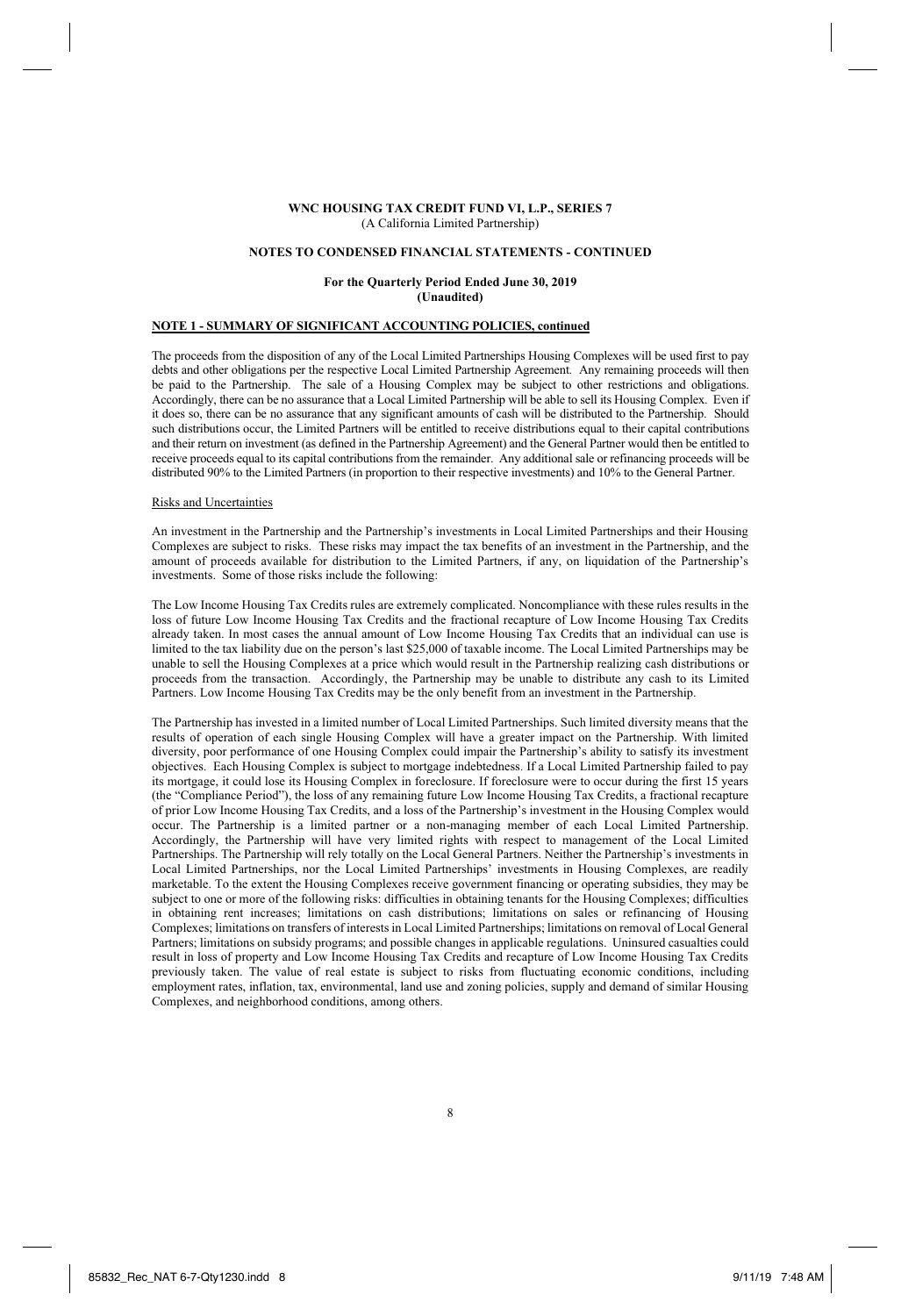#### **NOTES TO CONDENSED FINANCIAL STATEMENTS - CONTINUED**

### **For the Quarterly Period Ended June 30, 2019 (Unaudited)**

# **NOTE 1 - SUMMARY OF SIGNIFICANT ACCOUNTING POLICIES, continued**

The ability of Limited Partners to claim tax losses from the Partnership is limited. The IRS may audit the Partnership or a Local Limited Partnership and challenge the tax treatment of tax items. The amount of Low Income Housing Tax Credits and tax losses allocable to Limited Partners could be reduced if the IRS were successful in such a challenge.

The alternative minimum tax could reduce tax benefits from an investment in the Partnership. Changes in tax laws could also impact the tax benefits from an investment in the Partnership and/or the value of the Housing Complexes.

All of the Low Income Housing Tax Credits anticipated to be realized from the Local Limited Partnerships have been realized. The Partnership does not anticipate being allocated any Low Income Housing Tax Credits from the Local Limited Partnerships in the future. Until all Local Limited Partnerships have completed the 15 year Low Income Housing Tax Credit Compliance Period, risks exist for potential recapture of prior Low Income Housing Tax Credits received.

Substantially all of the existing liabilities of the Partnership are payable to the General Partner and/or its affiliates. Though the amounts payable to the General Partner and/or its affiliates are contractually currently payable, the Partnership anticipates that the General Partner and/or its affiliates will not require the payment of these contractual obligations until capital reserves are in excess of the aggregate of then existing contractual obligations and then anticipated future foreseeable obligations of the Partnership. The Partnership would be adversely affected should the General Partner and/or its affiliates demand current payment of the existing contractual obligations and or suspend services for this or any other reason.

No trading market for the Partnership Units exists or is expected to develop. Limited Partners may be unable to sell their Partnership Units except at a discount and should consider their Partnership Units to be a long-term investment. Individual Limited Partners will have no recourse if they disagree with actions authorized by a vote of the majority of Limited Partners.

### Exit Strategy

The Compliance Period for a Housing Complex is generally 15 years following construction or rehabilitation completion. Associates was one of the first in the industry to offer syndicated investments in Low Income Housing Tax Credits. The initial programs have completed their Compliance Periods.

Upon the sale of a Local Limited Partnership or Housing Complex after the end of the Compliance Period, there would be no recapture of Low Income Housing Tax Credits. A sale prior to the end of the Compliance Period could result in recapture if certain conditions are not met. The remaining Local Limited Partnerships have completed their Compliance Periods as of June 30, 2019.

With that in mind, the General Partner is continuing its review of the Housing Complexes, with special emphasis on the more mature Housing Complexes such as any that have satisfied the IRS compliance requirements. The review considers many factors, including extended use requirements (such as those due to mortgage restrictions or state compliance agreements), the condition of the Housing Complexes, and the tax consequences to the Limited Partners from the sale of the Housing Complexes.

Upon identifying those Housing Complexes with the highest potential for a successful sale, refinancing or syndication, the Partnership expects to proceed with efforts to liquidate them. The objective is to maximize the Limited Partners' return wherever possible and, ultimately, to wind down the Partnership as Low Income Housing Tax Credits are no longer available. Local Limited Partnership interests may be disposed of any time by the General Partner in its discretion. While liquidation of the Housing Complexes continues to be evaluated, the dissolution of the Partnership was not imminent as of June 30, 2019.

Upon management of the Partnership identifying a Local Limited Partnership for disposition, costs incurred by the Partnership in preparation for the disposition are deferred. Upon the sale of the Local Limited Partnership interest, the Partnership nets the costs that had been deferred against the proceeds from the sale in determining the gain or loss on sale of the Local Limited Partnership. Deferred disposition costs are included in other assets on the condensed balance sheets.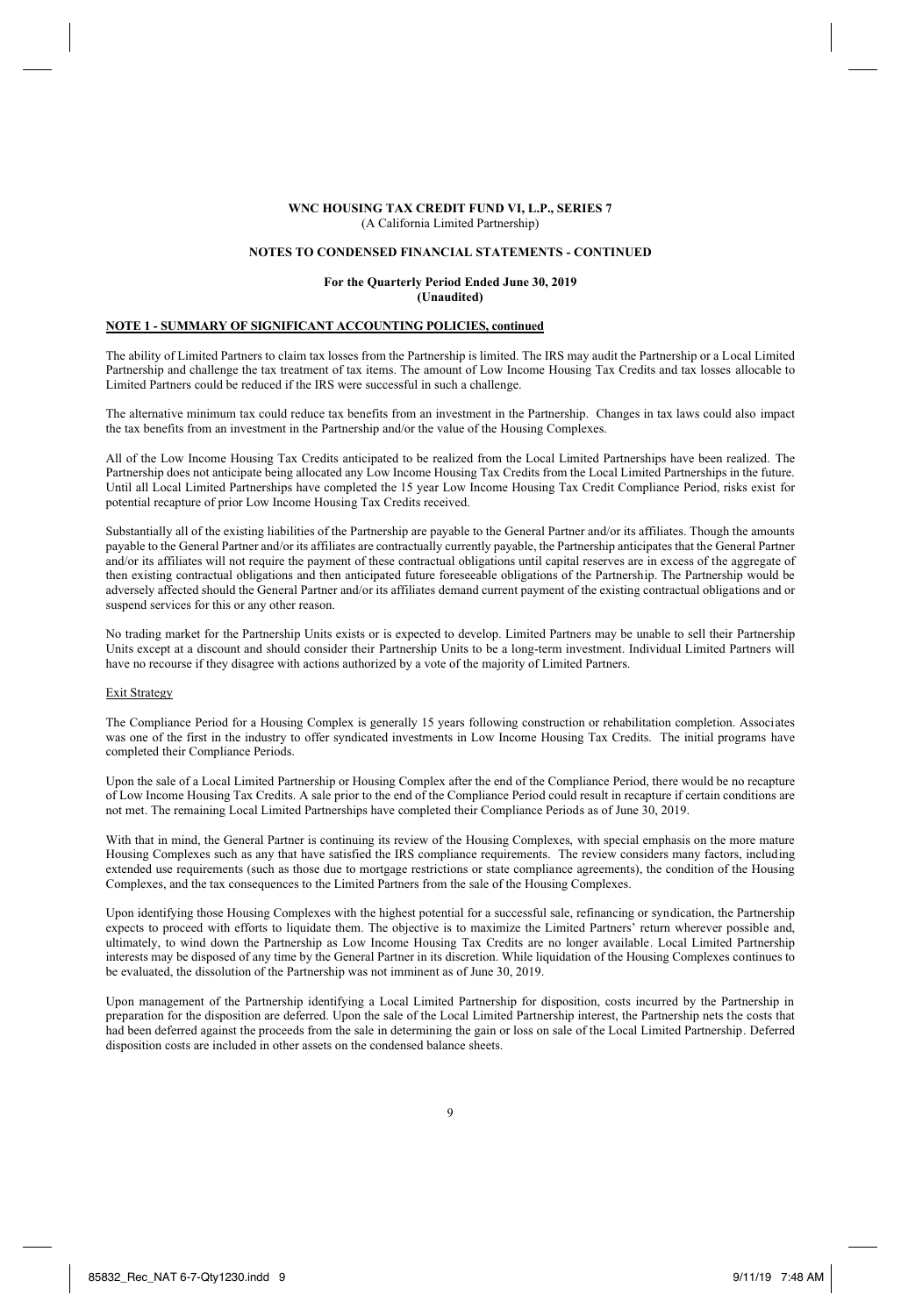#### **NOTES TO CONDENSED FINANCIAL STATEMENTS - CONTINUED**

### **For the Quarterly Period Ended June 30, 2019 (Unaudited)**

## **NOTE 1 - SUMMARY OF SIGNIFICANT ACCOUNTING POLICIES, continued**

As of March 31, 2019, the Partnership sold its Local Limited Partnership interest in Stroud Housing Associates, L.P., Lake Village Apartments, L.P., Ozark Properties III, Tahlequah Properties IV, Red Oaks Estates, 2nd Fairhaven, LLC, School Square Limited Partnership, United Development LP 2000, Montrose Country Estates LDHA LP, Hickory Lane Partners, L.P. and ACN Southern Hills Partners II.

As of June 30, 2019, the Partnership has identified the following Local Limited Partnerships for possible disposition:

| Local Limited Partnership                     |   | Debt at<br>12/31/2018 |    | Appraisal<br>value | Estimated<br>sales price | Estimated<br>sales expenses |       | Estimated sale<br>date |
|-----------------------------------------------|---|-----------------------|----|--------------------|--------------------------|-----------------------------|-------|------------------------|
| Timberwolf Townhomes<br>Limited Partnership   | S | 1.343.170             | S. | 425.000            | (*)                      | S                           |       | (*)                    |
| Pierce Street Partners<br>Limited Partnership |   | 3.065.955             |    | \$4.845,000        | \$451.836                | S                           | 9.000 | (*)                    |

(\*) Estimated sales price and estimated sale date have not yet been determined.

The Compliance Period for these Local Limited Partnerships has expired so there is no risk of recapture to the investors.

The proceeds from the disposition of any of the Housing Complexes will be used first to pay debts and other obligations per the respective Local Limited Partnership Agreement. Any remaining proceeds will be paid to the Partners of the Local Limited Partnership, including the Partnership, in according to the terms of the particular Local Limited Partnership Agreement. The sale may be subject to other obligations and restrictions. Accordingly, there can be no assurance that a Local Limited Partnership will be able to sell its Housing Complexes. Even if it does so, there can be no assurance that any significant amounts of cash will be distributed to the Partnership, as the proceeds would be used first to pay Local Limited Partnership's obligations and funding reserves.

#### Method of Accounting for Investments in Local Limited Partnerships

The Partnership accounts for its investments in Local Limited Partnerships using the equity method of accounting, whereby the Partnership adjusts its investment balance for its share of the Local Limited Partnerships' results of operations and for any contributions made and distributions received. The Partnership reviews the carrying amount of an individual investment in a Local Limited Partnership for possible impairment at least annually or whenever events or changes in circumstances indicate that the carrying amount of such investment may not be recoverable. Recoverability of such investment is measured by the estimated value derived by management, generally consisting of the sum of the remaining future Low Income Housing Tax Credits estimated to be allocable to the Partnership and any estimated residual value to the Partnership. If an investment is considered to be impaired, the Partnership reduces the carrying value of its investment in any such Local Limited Partnership. The accounting policies of the Local Limited Partnerships, generally, are expected to be consistent with those of the Partnership. Costs incurred by the Partnership in acquiring the investments are capitalized as part of the investment account and were being amortized over 30 years (see Note 2).

"Equity in losses of Local Limited Partnerships" for the periods ended June 30, 2019 and 2018 has been recorded by the Partnership. Management's estimate for the three-month periods is based on either actual unaudited results reported by the Local Limited Partnerships or historical trends in the operations of the Local Limited Partnerships. Equity in losses of Local Limited Partnerships allocated to the Partnership are not recognized to the extent that the investment balance would be adjusted below zero. If the Local Limited Partnerships reported net income in future years, the Partnership will resume applying the equity method only after its share of such net income equals the share of net losses not recognized during the period(s) the equity method was suspended (see Note 2).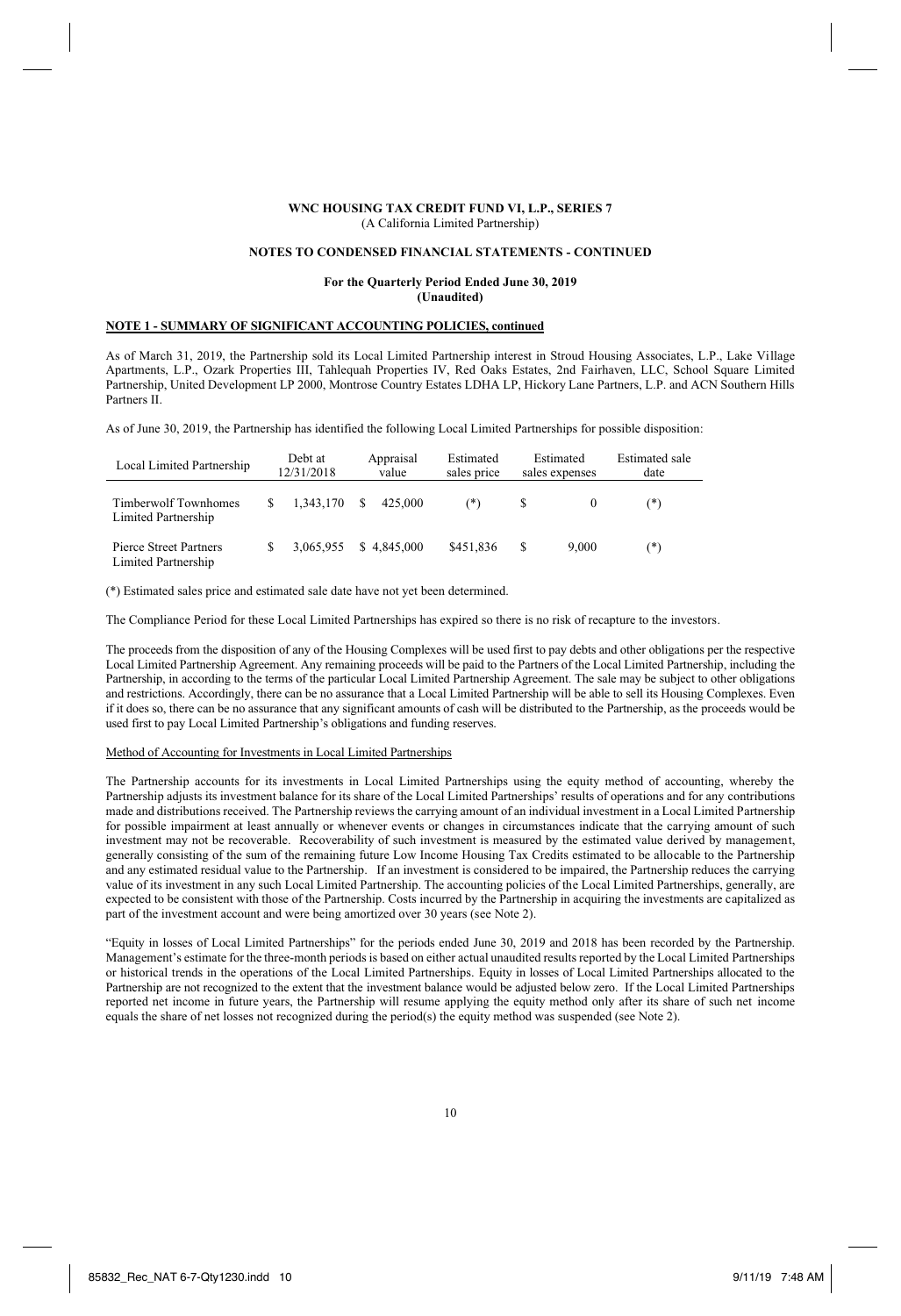#### **NOTES TO CONDENSED FINANCIAL STATEMENTS - CONTINUED**

### **For the Quarterly Period Ended June 30, 2019 (Unaudited)**

# **NOTE 1 - SUMMARY OF SIGNIFICANT ACCOUNTING POLICIES, continued**

In accordance with the accounting guidance for the consolidation of variable interest entities, the Partnership determines when it should include the assets, liabilities, and activities of a variable interest entity (VIE) in its financial statements, and when it should disclose information about its relationship with a VIE. The analysis that must be performed to determine which entity should consolidate a VIE focuses on control and economic factors. A VIE is a legal structure used to conduct activities or hold assets, which must be consolidated by a company if it is the primary beneficiary because it has (1) the power to direct the activities of the VIE that most significantly impact the VIE's economic performance and (2) the obligation to absorb losses or receive benefits that could potentially be significant to the VIE. If multiple unrelated parties share such power, as defined, no party will be required to consolidate the VIE. Further, the guidance requires continual reconsideration of the primary beneficiary of a VIE.

Based on this guidance, the Local Limited Partnerships in which the Partnership invests meet the definition of a VIE because the owners of the equity at risk in these entities do not have the power to direct their operations. However, management does not consolidate the Partnership's interests in these VIEs, as it is not considered to be the primary beneficiary since it does not have the power to direct the activities that are considered most significant to the economic performance of these entities. The Partnership currently records the amount of its investment in these Local Limited Partnerships as an asset on its balance sheets, recognizes its share of partnership income or losses in the statements of operations, and discloses how it accounts for material types of these investments in its financial statements. The Partnership's balance in investment in Local Limited Partnerships, plus the risk of recapture of tax credits previously recognized on these investments, represents its maximum exposure to loss. The Partnership's exposure to loss on these Local Limited Partnerships is mitigated by the condition and financial performance of the underlying Housing Complexes as well as the strength of the Local General Partners and their guarantee against credit recapture to the investors in the Partnership.

Distributions received from the Local Limited Partnerships are accounted for as a reduction of the investment balance. Distributions received after the investment has reached zero are recognized as distribution income. As of all periods presented, all investment balances in Local Limited Partnerships had reached zero.

#### Use of Estimates

The preparation of financial statements in conformity with accounting principles generally accepted in the United States of America requires management to make estimates and assumptions that affect the reported amounts of assets and liabilities and disclosure of contingent assets and liabilities at the date of the financial statements, and the reported amounts of revenues and expenses during the reporting period. Actual results could materially differ from those estimates.

## Cash and Cash Equivalents

The Partnership considers all highly liquid investments with original maturities of three months or less when purchased to be cash equivalents. As of June 30, 2019 and March 31, 2019, the Partnership had \$447,211 and \$501,793 of cash equivalents, respectively.

### Reporting Comprehensive Income

The Partnership had no items of other comprehensive income for all periods presented.

#### Income Taxes

The Partnership has elected to be treated as a pass-through entity for income tax purposes and, as such, is not subject to income taxes. Rather, all items of taxable income, deductions and tax credits are passed through to and are reported by its owners on their respective income tax returns. The Partnership's federal tax status as a pass-through entity is based on its legal status as a partnership. Accordingly, the Partnership is not required to take any tax positions in order to qualify as a pass-through entity. The Partnership is required to file and does file tax returns with the Internal Revenue Service and other taxing authorities. Accordingly, these financial statements do not reflect a provision for income taxes and the Partnership has no other tax positions which must be considered for disclosure. Income tax returns filed by the Partnership are subject to examination by the Internal Revenue Service for a period of three years. While no income tax returns are currently being examined by the Internal Revenue Service, tax years since 2016 remain open.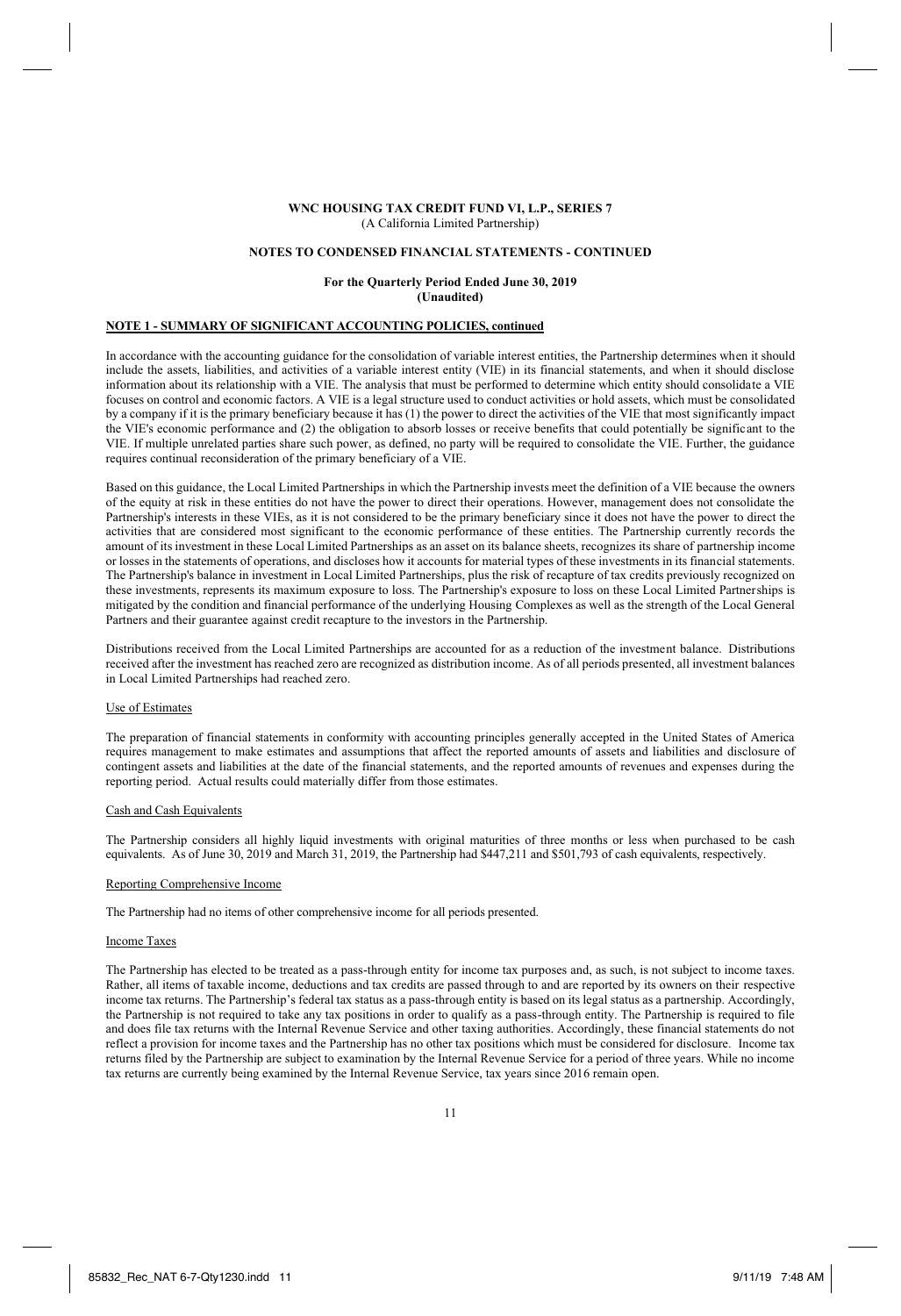#### **NOTES TO CONDENSED FINANCIAL STATEMENTS - CONTINUED**

## **For the Quarterly Period Ended June 30, 2019 (Unaudited)**

## **NOTE 1 - SUMMARY OF SIGNIFICANT ACCOUNTING POLICIES, continued**

#### Net Loss per Partnership Unit

Net loss per Partnership Unit includes no dilution and is computed by dividing loss allocated to Limited Partners by the weighted average number of Partnership Units outstanding during the period. Calculation of diluted net loss per Partnership Unit is not required.

#### Revenue Recognition

The Partnership is entitled to receive reporting fees from the Local Limited Partnerships. The intent of the reporting fees is to offset (in part) administrative costs incurred by the Partnership in corresponding with the Local Limited Partnerships. Due to the uncertainty of the collection of these fees, the Partnership recognizes reporting fees as collections are made.

#### Impact of Recent Accounting Pronouncements

In February 2015, the FASB issued ASU No. 2015-02, "Consolidation (Topic 810): Amendments to the Consolidation Analysis". In addition, in October 2016, the FASB issued ASU No. 2016-17, "Consolidation (Topic 810): Interests Held Through Related Parties That Are Under Common Control", to provide further clarification guidance to ASU No. 2015-02. This will improve certain areas of consolidation guidance for reporting organizations that are required to evaluate whether to consolidate certain legal entities such as limited partnerships, limited liability corporations and securitization structures. ASU 2015-02 and ASU 2016-17 simplifies and improves GAAP by: eliminating the presumption that a general partner should consolidate a limited partnership, eliminating the indefinite deferral of FASB Statement No. 167, thereby reducing the number of Variable Interest Entity (VIE) consolidation models from four to two (including the limited partnership consolidation model) and clarifying when fees paid to a decision maker should be a factor to include in the consolidation of VIEs. ASU 2015-02 is effective for periods beginning after December 15, 2015. ASU 2016-17 is effective for periods beginning after December 15, 2016. The adoption of these updates did not materially affect the Partnership's financial statements.

## **NOTE 2 - INVESTMENTS IN LOCAL LIMITED PARTNERSHIPS**

As of June 30, 2019 and March 31, 2019, the Partnership owned Local Limited Partnership interests in 2 Local Limited Partnerships, each of which owns one Housing Complex consisting of an aggregate of 106 apartment units. The Local General Partners of the Local Limited Partnerships manage the day to day operations of the entities. Significant Local Limited Partnership business decisions require approval from the Partnership. The Partnership, as a Limited Partner, is generally entitled to 99.98%, as specified in the Local Limited Partnership Agreements, of the operating profits and losses, taxable income and losses, and Low Income Housing Tax Credits of the Local Limited Partnerships.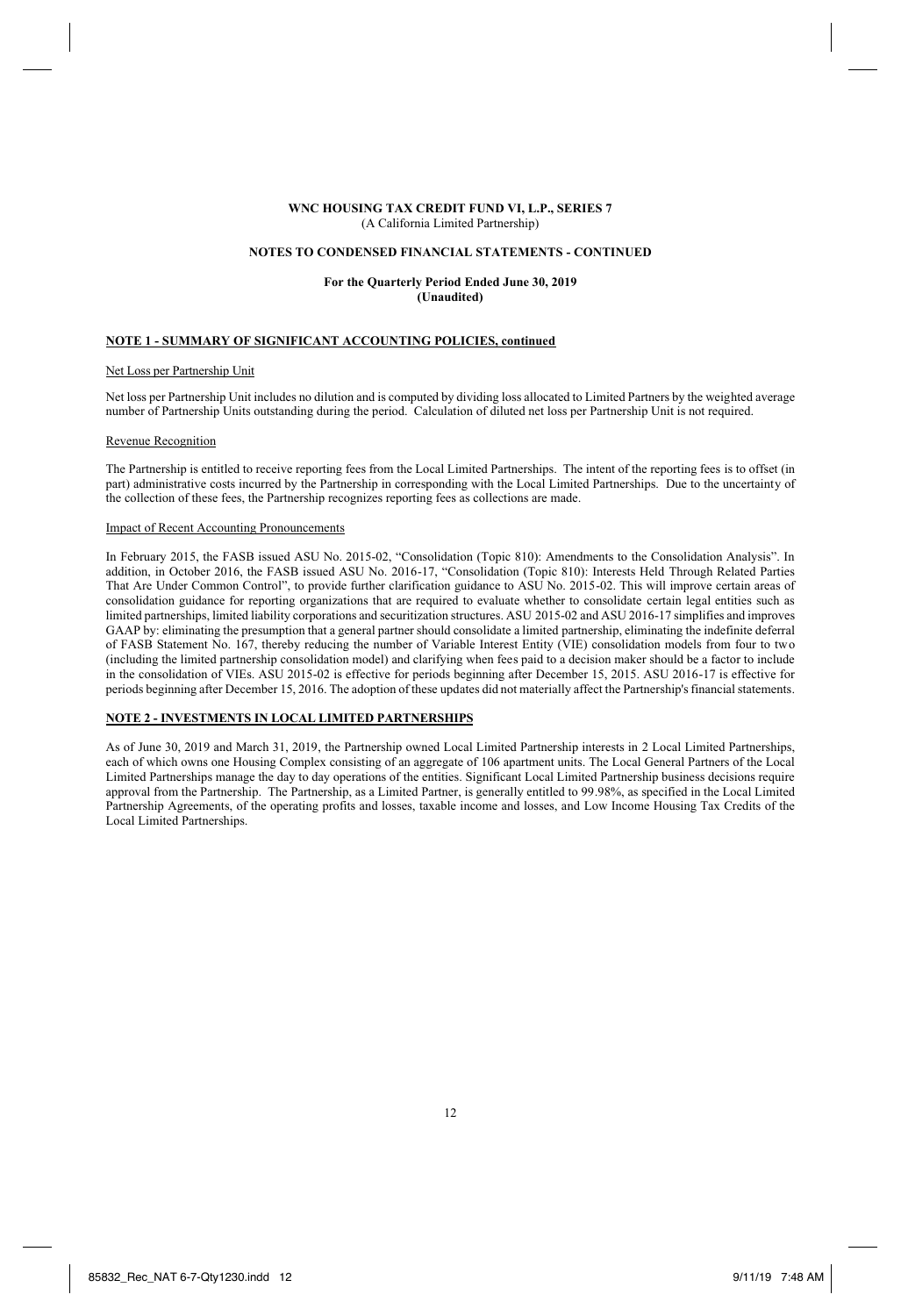#### **NOTES TO CONDENSED FINANCIAL STATEMENTS - CONTINUED**

### **For the Quarterly Period Ended June 30, 2019 (Unaudited)**

## **NOTE 2 - INVESTMENTS IN LOCAL LIMITED PARTNERSHIPS, continued**

Selected financial information for the three months ended June 30, 2019 and 2018 from the unaudited combined condensed financial statements of the Local Limited Partnerships in which the Partnership has invested is as follows:

## **COMBINED CONDENSED STATEMENTS OF OPERATIONS**

|                                                |    | 2019    |   | 2018     |
|------------------------------------------------|----|---------|---|----------|
| Revenues                                       | \$ | 337,000 | S | 255,000  |
| Expenses:                                      |    |         |   |          |
| Interest expense                               |    | 37,000  |   | 38,000   |
| Depreciation and amortization                  |    | 59,000  |   | 60,000   |
| Operating expenses                             |    | 183,000 |   | 179,000  |
| Total expenses                                 |    | 279,000 |   | 277,000  |
| Net income (loss)                              | S  | 58,000  |   | (22,000) |
| Net income (loss) allocable to the Partnership | S  | 57,000  | S | (22,000) |
| Net income (loss) recorded by the Partnership  | S  |         | S |          |

Certain Local Limited Partnerships have incurred significant operating losses and/or have working capital deficiencies. In the event these Local Limited Partnerships continue to incur significant operating losses, additional capital contributions by the Partnership may be required to sustain operations of such Local Limited Partnerships. If additional capital contributions are not made when they are required, the Partnership's investments in certain of such Local Limited Partnerships could be impaired, and the loss and recapture of the related Low Income Housing Tax Credits could occur.

## **NOTE 3 - RELATED PARTY TRANSACTIONS**

Under the terms of the Partnership Agreement, the Partnership has paid or is obligated to the General Partner or its affiliates the following fees:

- a) An annual asset management fee equal to 0.2% of the invested assets of the Partnership, as defined. "Invested Assets" means the sum of the Partnership's investment in Local Limited Partnership interests and the Partnership's allocable share of mortgage loans on and other debts related to the Housing Complexes owned by such Local Limited Partnerships. Asset management fees of \$3,403 was incurred during each of the three months ended June 30, 2019 and 2018.
- b) A subordinated disposition fee in an amount equal to 1% of the sales price of real estate sold. Payment of this fee is subordinated to the Limited Partners receiving a return on investment (as defined in the Partnership Agreement) and is payable only if the General Partner or its affiliates render services in the sales effort. No such fee was incurred for all the periods presented.
- c) The Partnership reimburses the General Partner or its affiliates for operating expenses incurred by the Partnership and paid for by the General Partner or its affiliates on behalf of the Partnership. Operating expense reimbursements paid were \$54,702 and \$62,389 during the three months ended June 30, 2019 and 2018, respectively.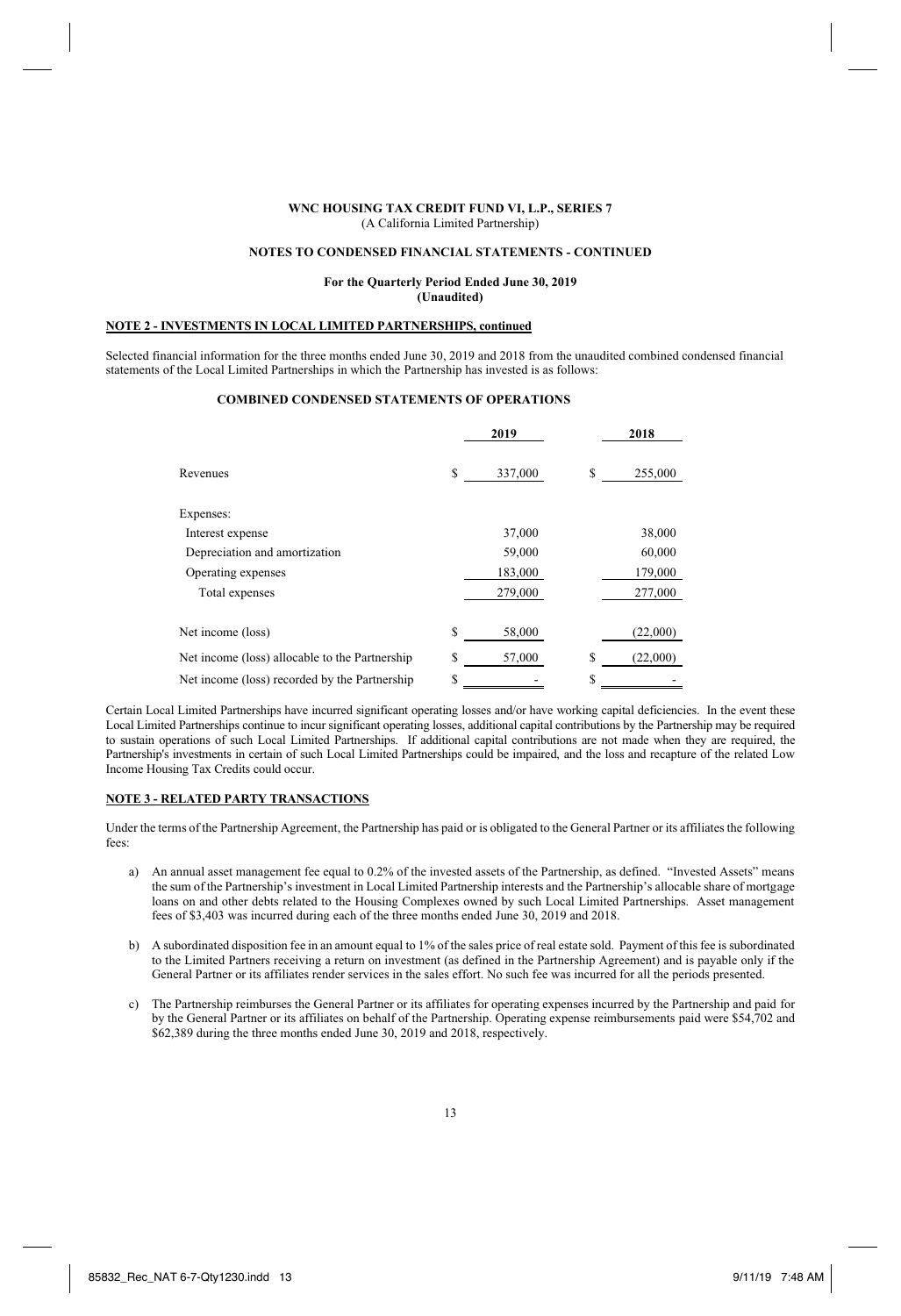#### **NOTES TO CONDENSED FINANCIAL STATEMENTS - CONTINUED**

## **For the Quarterly Period Ended June 30, 2019 (Unaudited)**

# **NOTE 3 - RELATED PARTY TRANSACTIONS, continued**

The accrued fees and expenses due to the General Partner and affiliates consisted of the following at:

|                                                                                    | June 30, 2019 | <b>March 31, 2019</b> |
|------------------------------------------------------------------------------------|---------------|-----------------------|
| Expenses paid by the General Partner or affiliates<br>on behalf of the Partnership | 9.004         | 45.199                |
| Total                                                                              | 9.004         | 45.199                |

At June 30, 2019 and March 31, 2019, \$16,519 and \$19,922, respectively, of asset management fees were prepaid and will be applied towards additional asset management fees incurred in subsequent periods.

The General Partner and affiliates do not anticipate that these accrued fees will be paid until such time as capital reserves are in excess of future foreseeable working capital requirements of the Partnership.

## **NOTE 4 – LEGAL PROCEEDINGS**

In April 2017, the general partners (the "Pierce Street General Partners") of Pierce Street Partners Limited Partnership ("Pierce Street") filed a complaint for breach of contract against WNC Housing Tax Credit Fund VI, L.P. Series 7 (the "Partnership") in the United States District Court, Northern District of Iowa. Before the Partnership could answer the complaint, the Pierce Street General Partners filed a notice of dismissal without prejudice, signed by the Court in June of 2017. The Pierce Street General Partners then refiled their complaint in State Court in July of 2017. Since that date, the parties propounded multiple rounds of discovery and served various motions. On May 24, 2019, the parties entered into a Settlement and Mutual Release Agreement (the "Agreement"), pursuant to which, the Partnership will convey its interest in Pierce Street to the Pierce Street General Partners (or an affiliate thereof) for a purchase price of \$451,836. In order for the Agreement to be consummated, approval from U.S. Department of Housing and Urban Development is required for the transfer of the interest. The settlement will likely come to fruition during the third quarter of 2019.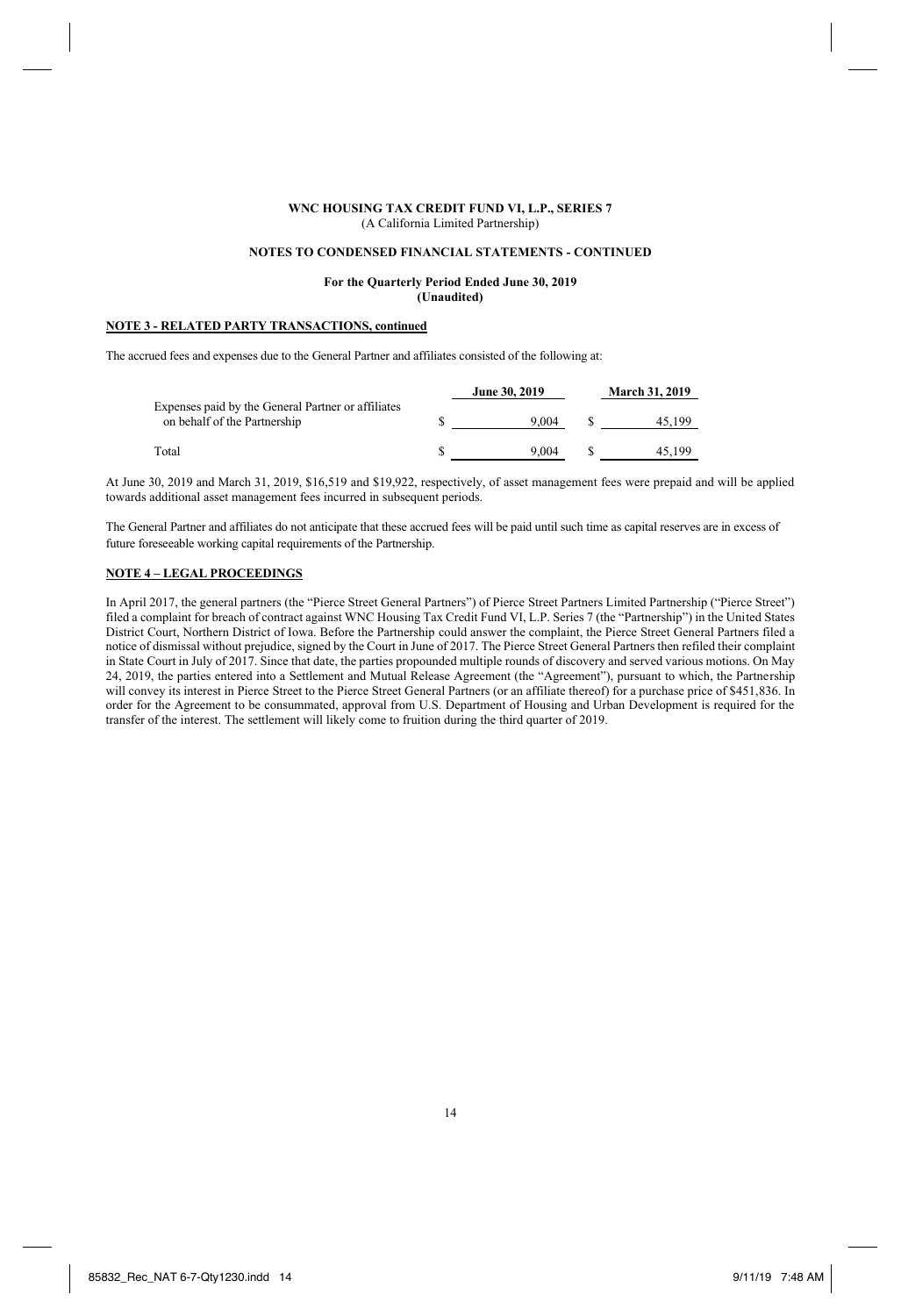Pursuant to the requirements of the Securities Exchange Act of 1934, the registrant has duly caused this report to be signed on its behalf by the undersigned, thereunto duly authorized.

WNC HOUSING TAX CREDIT FUND VI, L.P., SERIES 7

By: WNC & ASSOCIATES, INC. General Partner

By: /s/ Wilfred N. Cooper, Jr.

Wilfred N. Cooper, Jr. President and Chief Executive Officer of WNC & Associates, Inc.

Date: August 12, 2019

By: /s/ Melanie R. Wenk

Melanie R. Wenk Executive Vice President – Chief Financial Officer of WNC & Associates, Inc.

Date: August 12, 2019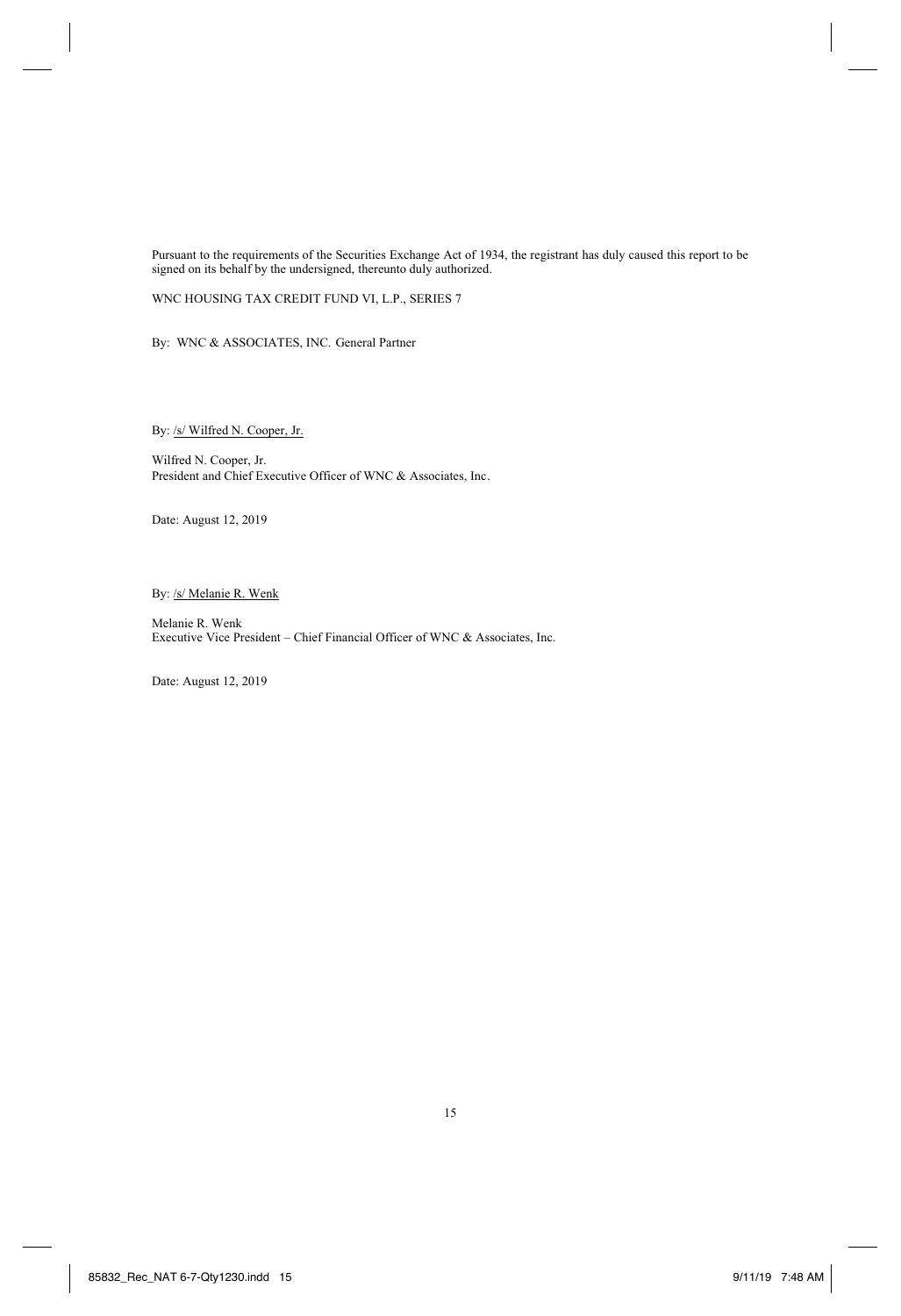### **EXHIBIT 31-1 CERTIFICATIONS**

I, Wilfred N. Cooper, Jr., certify that:

- 1. I have reviewed this quarterly report on Form 10-Q of WNC Housing Tax Credit Fund VI, L.P., Series 7;
- 2. Based on my knowledge, this report does not contain any untrue statement of a material fact or omit to state a material fact necessary to make the statements made, in light of the circumstances under which such statements were made, not misleading with respect to the period covered by this report;
- 3. Based on my knowledge, the financial statements, and other financial information included in this report, fairly present in all material respects the financial condition, results of operations and cash flows of the registrant as of, and for, the periods presented in this report;
- 4. The registrant's other certifying officer(s) and I are responsible for establishing and maintaining disclosure controls and procedures (as defined in Exchange Act Rules 13a-15(e) and 15d-15(e)) and internal control over financial reporting (as defined in Exchange Act Rules 13a-15(f) and 15d-15(f)) for the registrant and have:
	- (a) Designed such disclosure controls and procedures, or caused such disclosure controls and procedures to be designed under our supervision, to ensure that material information relating to the registrant, including its consolidated subsidiaries, is made known to us by others within those entities, particularly during the period in which this report is being prepared;
	- (b) Designed such internal control over financial reporting, or caused such internal control over financial reporting to be designed under our supervision, to provide reasonable assurance regarding the reliability of financial reporting and the preparation of financial statements for external purposes in accordance with generally accepted accounting principles;
	- (c) Evaluated the effectiveness of the registrant's disclosure controls and procedures and presented in this report our conclusions about the effectiveness of the disclosure controls and procedures, as of the end of the period covered by this report based on such evaluation; and
	- (d) Disclosed in this report any change in the registrant's internal control over financial reporting that occurred during the registrant's most recent fiscal quarter (the registrant's fourth fiscal quarter in the case of an annual report) that has materially affected, or is reasonably likely to materially affect, the registrant's internal control over financial reporting; and
- 5. The registrant's other certifying officer(s) and I have disclosed, based on our most recent evaluation of internal control over financial reporting, to the registrant's auditors and the audit committee of the registrant's board of directors (or persons performing the equivalent functions):
	- (a) All significant deficiencies and material weaknesses in the design or operation of internal control over financial reporting which are reasonably likely to adversely affect the registrant's ability to record, process, summarize and report financial information; and
	- (b) Any fraud, whether or not material, that involves management or other employees who have a significant role in the registrant's internal control over financial reporting.

Date: August 12, 2019

/s/ Wilfred N. Cooper, Jr.

President and Chief Executive Officer of WNC & Associates, Inc.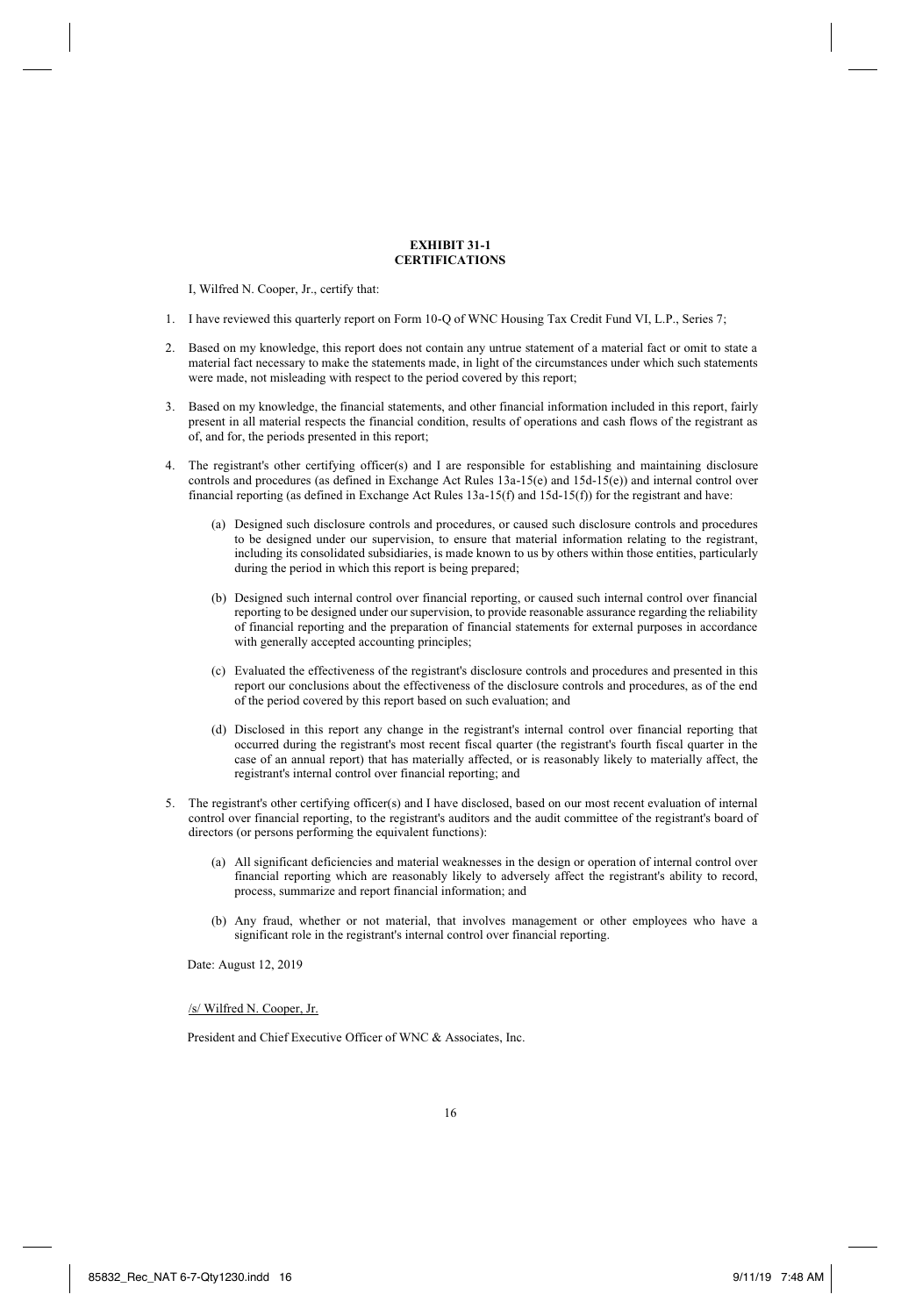### **EXHIBIT 31-2 CERTIFICATIONS**

I, Melanie R. Wenk, certify that:

- 1. I have reviewed this quarterly report on Form 10-Q of WNC Housing Tax Credit Fund VI, L.P., Series 7;
- 2. Based on my knowledge, this report does not contain any untrue statement of a material fact or omit to state a material fact necessary to make the statements made, in light of the circumstances under which such statements were made, not misleading with respect to the period covered by this report;
- 3. Based on my knowledge, the financial statements, and other financial information included in this report, fairly present in all material respects the financial condition, results of operations and cash flows of the registrant as of, and for, the periods presented in this report;
- 4. The registrant's other certifying officer(s) and I are responsible for establishing and maintaining disclosure controls and procedures (as defined in Exchange Act Rules 13a-15(e) and 15d-15(e)) and internal control over financial reporting (as defined in Exchange Act Rules 13a-15(f) and 15d-15(f)) for the registrant and have:
	- (a) Designed such disclosure controls and procedures, or caused such disclosure controls and procedures to be designed under our supervision, to ensure that material information relating to the registrant, including its consolidated subsidiaries, is made known to us by others within those entities, particularly during the period in which this report is being prepared;
	- (b) Designed such internal control over financial reporting, or caused such internal control over financial reporting to be designed under our supervision, to provide reasonable assurance regarding the reliability of financial reporting and the preparation of financial statements for external purposes in accordance with generally accepted accounting principles;
	- (c) Evaluated the effectiveness of the registrant's disclosure controls and procedures and presented in this report our conclusions about the effectiveness of the disclosure controls and procedures, as of the end of the period covered by this report based on such evaluation; and
	- (d) Disclosed in this report any change in the registrant's internal control over financial reporting that occurred during the registrant's most recent fiscal quarter (the registrant's fourth fiscal quarter in the case of an annual report) that has materially affected, or is reasonably likely to materially affect, the registrant's internal control over financial reporting; and
- 5. The registrant's other certifying officer(s) and I have disclosed, based on our most recent evaluation of internal control over financial reporting, to the registrant's auditors and the audit committee of the registrant's board of directors (or persons performing the equivalent functions):
	- (a) All significant deficiencies and material weaknesses in the design or operation of internal control over financial reporting which are reasonably likely to adversely affect the registrant's ability to record, process, summarize and report financial information; and
	- (b) Any fraud, whether or not material, that involves management or other employees who have a significant role in the registrant's internal control over financial reporting.

Date: August 12, 2019

/s/ Melanie R. Wenk

Executive Vice President - Chief Financial Officer of WNC & Associates, Inc.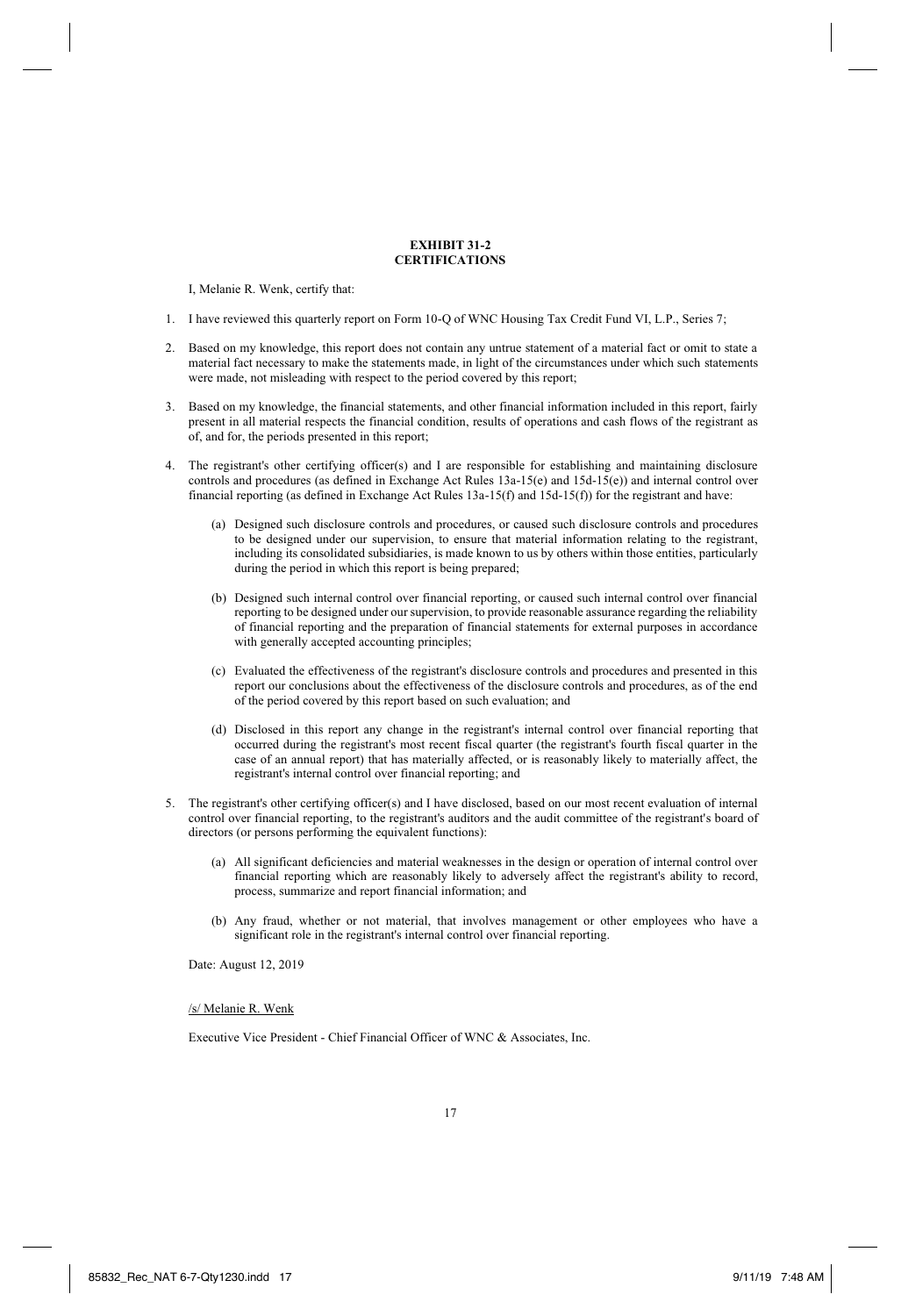# **EXHIBIT 32-1**

## CERTIFICATION PURSUANT TO 18 U.S.C. SECTION 1350, AS ADOPTED PURSUANT TO SECTION 906 OF THE SARBANES-OXLEY ACT OF 2002

In connection with the Quarterly Report on Form 10-Q of WNC HOUSING TAX CREDIT FUND VI, L.P., SERIES 7 (the "Partnership") for the quarter ended June 30, 2019 as filed with the Securities and Exchange Commission on the date hereof (the "Report"), and pursuant to 18 U.S.C., section 1350, as adopted pursuant to section 906 of the Sarbanes-Oxley Act of 2002, I, Wilfred N. Cooper, Jr., President and Chief Executive Officer of WNC & Associates, Inc., general partner of the Partnership, hereby certify that:

- 1. The Report fully complies with the requirements of section 13(a) or 15(d) of the Securities Exchange Act of 1934; and
- 2. The information contained in the Report fairly presents, in all material respects, the financial condition and result of operations of the Partnership.

#### /s/WILFRED N. COOPER, JR. Wilfred N. Cooper, Jr.

President and Chief Executive Officer of WNC & Associates, Inc.

Date: August 12, 2019